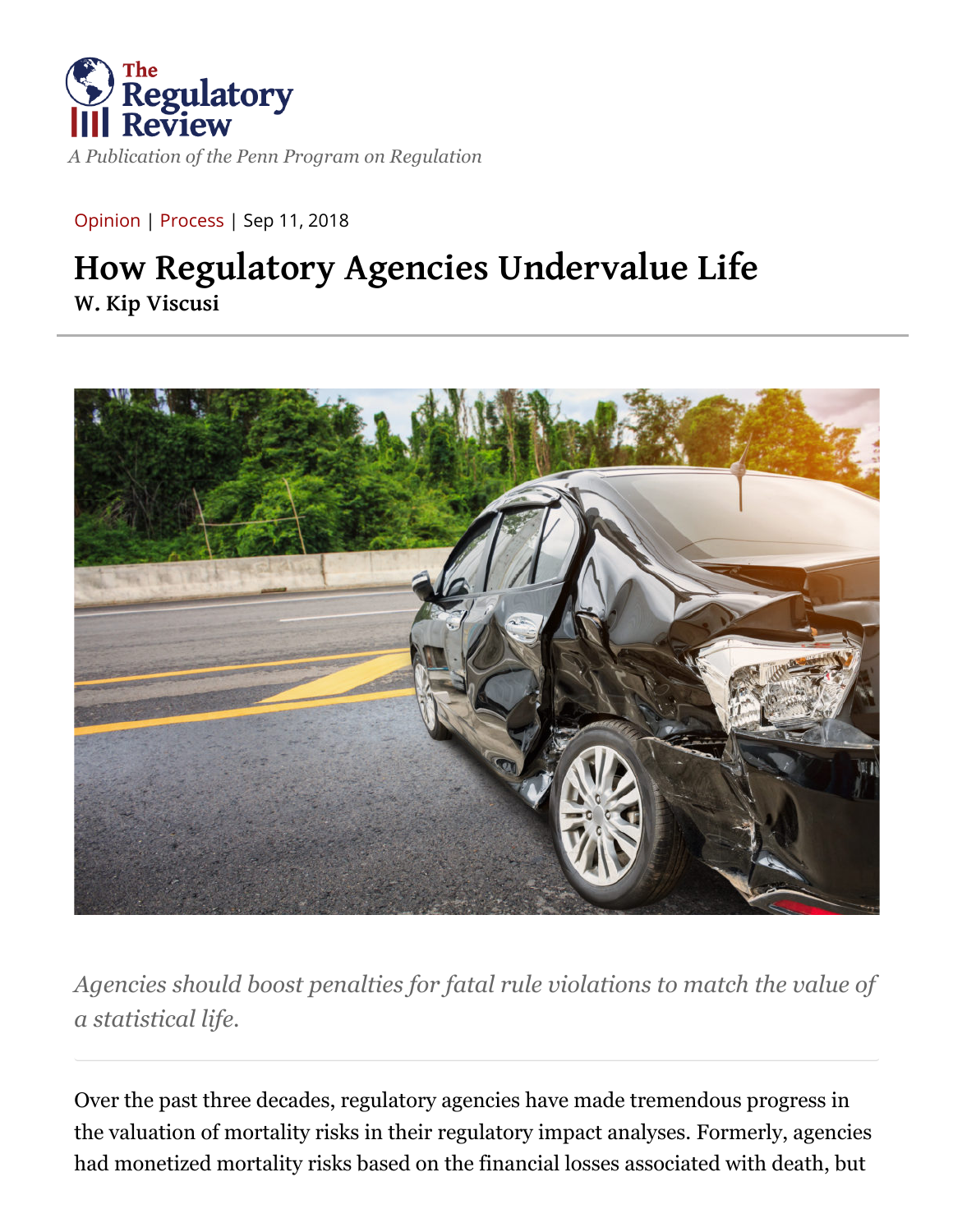now agencies use the value of a statistical life (VSL) to [calculate](https://www.epa.gov/environmental-economics/mortality-risk-valuation) the benefits of reduced risks of death when analyzing prospective regulations. The VSL reflects the rate at which people are willing to pay to reduce small risks of death. [Estimates](https://press.princeton.edu/titles/11272.html) of the VSL in the economics literature—as well as the VSL [estimates](https://www3.epa.gov/ttnecas1/docs/20151001ria.pdf) used by regulatory agencies to value mortality risks in their prospective analyses of regulations—are now about \$10 million for each expected life saved by regulations. For example, to eliminate a risk of death of 1/100,000, the average person would be willing to pay \$10 million times 1/100,000, or \$100.

As I detail in my new book, *[Pricing Lives: Guideposts for a Safer Society](https://press.princeton.edu/titles/11272.html)*, regulatory agencies do not use the VSL to set penalty levels for regulatory violations leading to deaths. Consequently, agencies fall short in their enforcement of regulations with lower penalty levels than the VSL. Ideally, penalties for fatalities should create efficient incentives for deterrence to ensure that regulated entities assume the costs required to provide efficient levels of health and safety. [Setting](https://press.princeton.edu/titles/11272.html) penalties based on the VSL would [establish](http://blog.press.princeton.edu/2018/05/11/w-kip-viscusi-on-pricing-lives-guideposts-for-a-safer-society/) these incentives.

Enforcement of [Occupational Safety and Health Administration](https://www.osha.gov/) (OSHA) regulations exemplifies the shortfall in agency practices. The [Occupational Safety and Health Act](https://www.osha.gov/laws-regs/oshact/completeoshact) caps penalties for serious violations, [defined](https://www.osha.gov/Publications/fedrites.html) as those "most likely to result in death or serious physical harm," at \$7,000 per violation. OSHA [raised](https://www.federalregister.gov/documents/2018/01/02/2017-28224/department-of-labor-federal-civil-penalties-inflation-adjustment-act-annual-adjustments-for-2018) this cap to \$12,934 in 2018 to adjust for inflation. For violations involving worker deaths, the median penalty [levied](https://aflcio.org/reports/death-job-toll-neglect-2017) in Fiscal Year 2016 was \$6,500 for federal OSHA inspections and \$2,500 for inspections undertaken under state plans. These penalty levels remain three orders of magnitude below the level of the VSL, which is the efficient deterrence [level](https://press.princeton.edu/titles/11272.html).

Even the most sizable penalties levied by OSHA fall short. For example, the second largest penalty in the history of the agency [was](https://www.osha.gov/dep/bp/FactSheet-BP-2012-Agreement.html) only \$21 million for the 2005 BP Oil Refinery explosion that [killed](https://www.cbsnews.com/news/the-explosion-at-texas-city/) 15 and injured at least 170.

The OSHA experience of inadequate penalties for regulatory violations causing deaths [is not unique. After the General Motors ignition switch](https://www.nhtsa.gov/) [failur](https://www.consumersafety.org/safety/gm-ignition-switches/)[e, the National Highway](https://www.nhtsa.gov/) Traffic Safety Administration (NHTSA) [levied](https://www.theguardian.com/business/2014/may/16/gm-car-recall-faulty-ignition-department-of-transport-agreement) \$35 million in sanctions, which at that time was the [maximum](https://www.gpo.gov/fdsys/pkg/USCODE-2013-title49/pdf/USCODE-2013-title49-subtitleVI-partA-chap301-subchapIV-sec30165.pdf) allowable penalty for a series of violations. When NHTSA levied the penalty, over a dozen deaths had been [documented](http://www.beasleyallen.com/webfiles/valukas-report-on-gm-redacted.pdf), and that number ultimately [rose](http://fortune.com/2015/08/24/feinberg-gm-faulty-ignition-switch/) to 124 deaths and 275 injuries. Although Congress [increased](http://uscode.house.gov/view.xhtml?req=granuleid:USC-prelim-title49-section30165&num=0&edition=prelim) the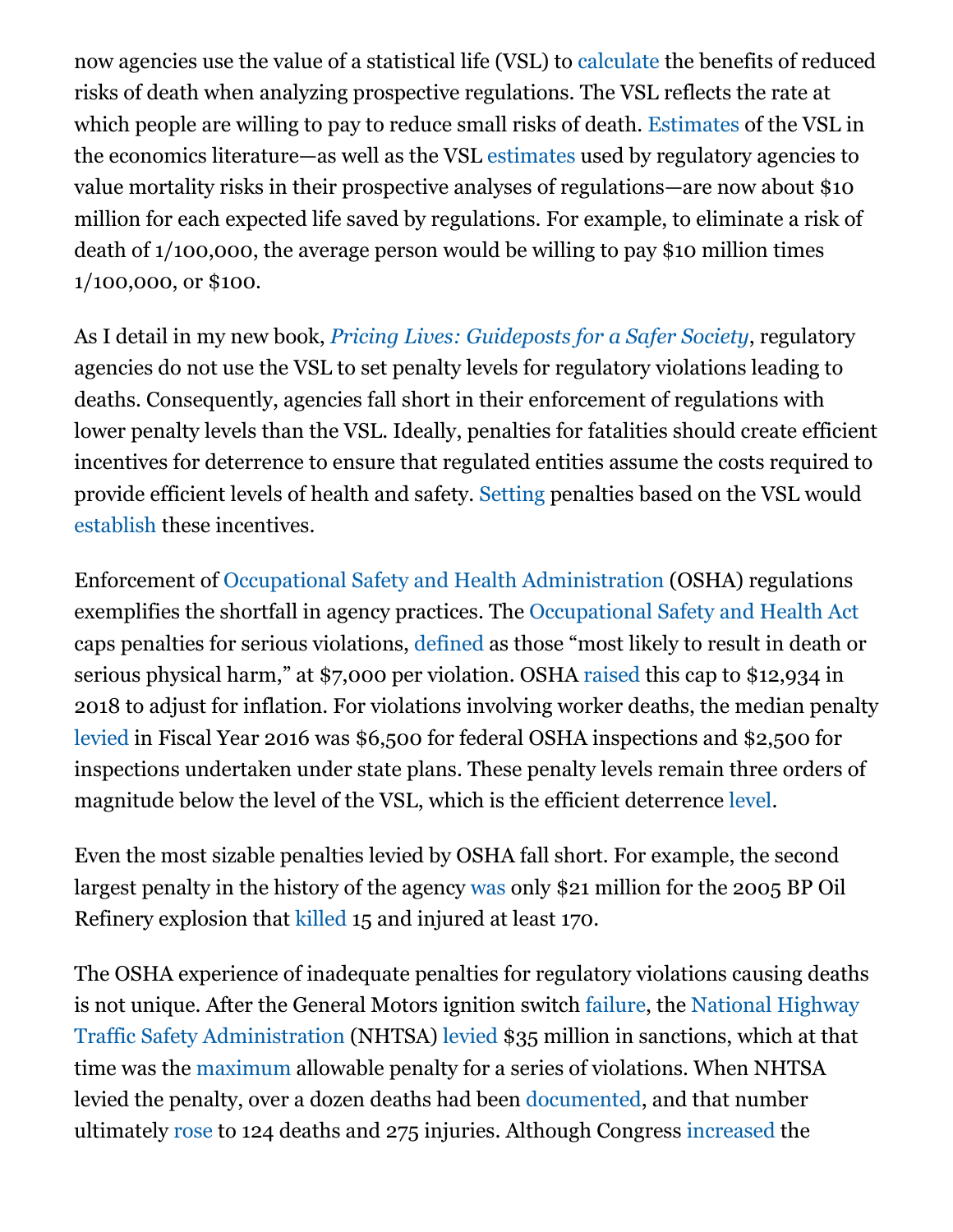penalty cap to \$105 million in 2015, even the updated cap would still be too constraining compared to penalties per fatality that were linked to the VSL.

The enforcement efforts to promote the safety of food and the environment similarly fall short of the ideal penalty amount. In 2013, a Listeria monocytogenes contamination of cantaloupes from a farm in Granada, Colorado [led](https://www.justice.gov/usao-co/pr/eric-and-ryan-jensen-plead-guilty-all-counts-introducing-tainted-cantaloupe-interstate) to 33 deaths and 147 hospitalizations. The [U.S. Food and Drug Administration](https://www.fda.gov/) [penalized](https://www.usatoday.com/story/news/nation/2014/01/28/sentencing-of-colorado-cantaloupe-farmers/4958671/) the two farm operators \$150,000 each and required them to perform community service.

Similarly, penalties levied by the [U.S. Environmental Protection Agency](https://www.epa.gov/) (EPA) also fall short. After DuPont released chemicals into the Kanawha River as well as the toxic gas phosgene—killing one worker and creating "significant risk" to the surrounding population—EPA [levied](https://www.justice.gov/opa/pr/us-settles-dupont-resolve-clean-air-act-violations-and-protect-communities-and-kanawha-river) a fine of \$1.275 million. Once again, the agency was operating under statutes limiting the penalty amounts.

These examples are not isolated worst-case scenarios. They also do not reflect a lack of diligence on the part of regulatory officials. Unfortunately, statutory restrictions on penalty levels have hamstrung agencies. The statutory limits on penalty amounts typically date back to the emergence of health, safety, and environmental regulations, roughly a half century ago. At that time, legislators failed to appreciate how costly compliance with the regulations would be. Regulatory oversight efforts soon sought to bring these costs under control and to foster a greater benefit-cost balance. Although the permissible sanctions have been increased over time to partially reflect inflation, a rethinking of how the sanctions should be formulated never accompanied these increases.

The presence of sometimes substantial regulatory compliance costs affects how enforcement efforts should be structured. Because compliance with regulations creates costs for regulated businesses, regulators must provide firms with the efficient incentives to comply with the regulatory standard. To address this shortfall, I [propose](https://press.princeton.edu/titles/11272.html) that agency statutes be rewritten to align the penalty caps per fatality resulting from regulatory violations with the VSL. Doing so would enable regulatory agencies to not only set appropriate regulatory standards but also to enforce these standards with penalties that [establish](http://blog.press.princeton.edu/2018/05/11/w-kip-viscusi-on-pricing-lives-guideposts-for-a-safer-society/) efficient deterrence amounts.